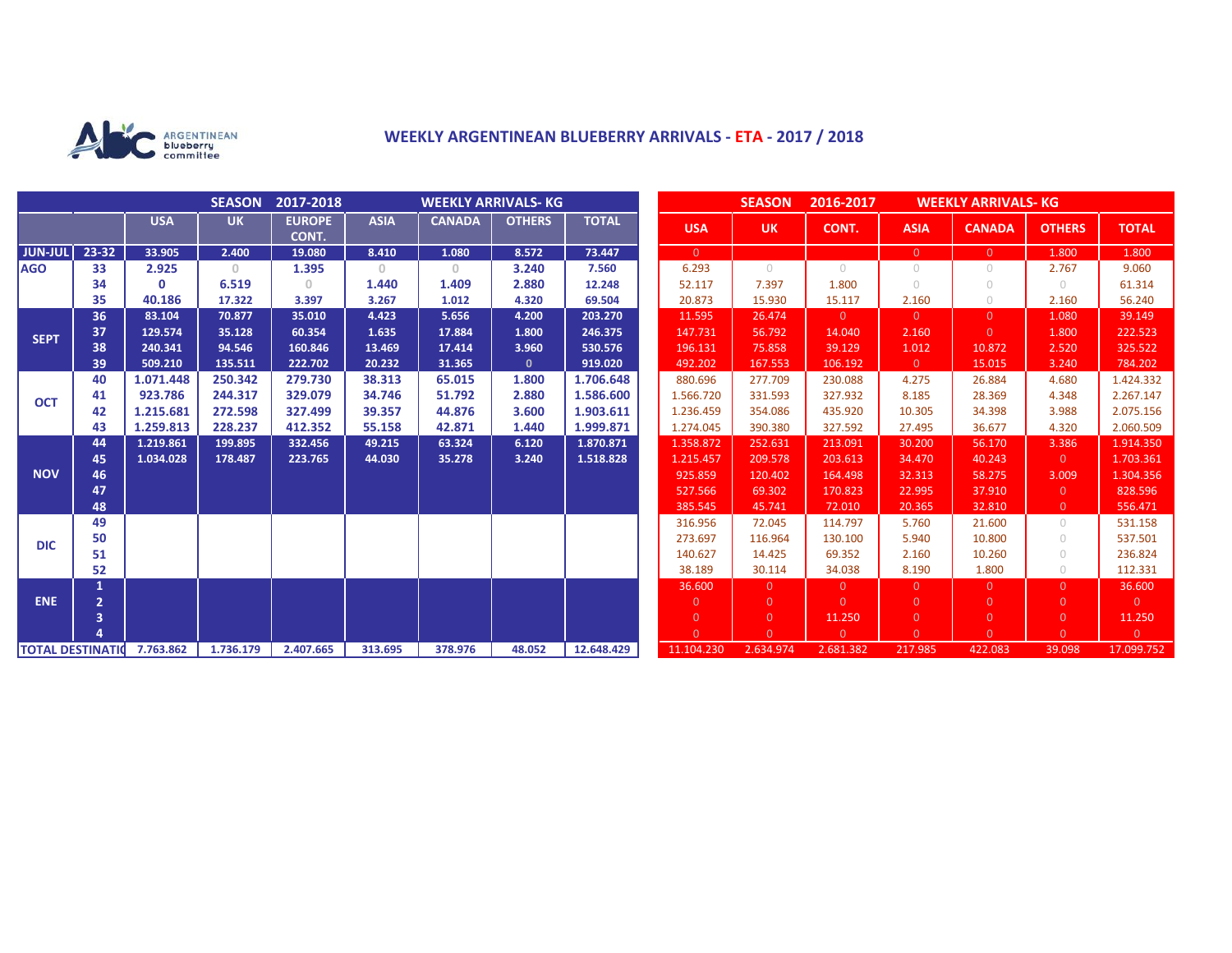



**WEEKLY ARGENTINEAN BLUEBERRY ARRIVALS - ETA - 2017 / 2018 - U.S.A.**



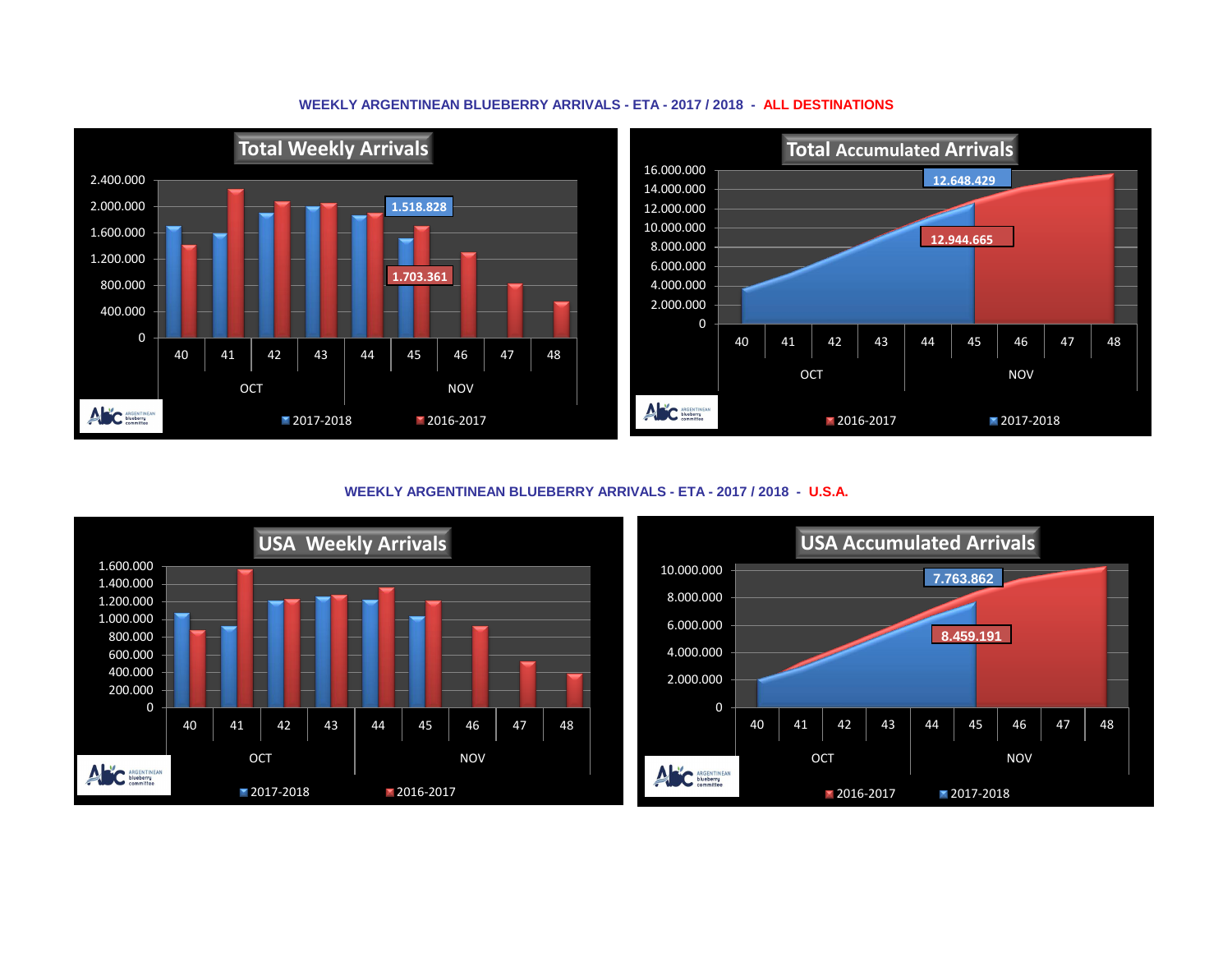## **UK Accumulated Arrivals UK Weekly Arrivals**  2.500.000 400.000 **1.736.179** 2.000.000 300.000 1.500.000 200.000 1.000.000 **2.165.981** 100.000 500.000 0 0 40 | 41 | 42 | 43 | 44 | 45 | 46 | 47 | 48 40 | 41 | 42 | 43 | 44 | 45 | 46 | 47 | 48 OCT NOV OCT NOV ANC ARGENTINEAN ANC ARGENTINEAN 2017-2018 2016-2017 **2016-2017** 2017-2018

## **WEEKLY ARGENTINEAN BLUEBERRY ARRIVALS - ETA - 2017 / 2018 - UK**

**WEEKLY ARGENTINEAN BLUEBERRY ARRIVALS - ETA - 2017 / 2018 - CONTINENTAL EUROPE**